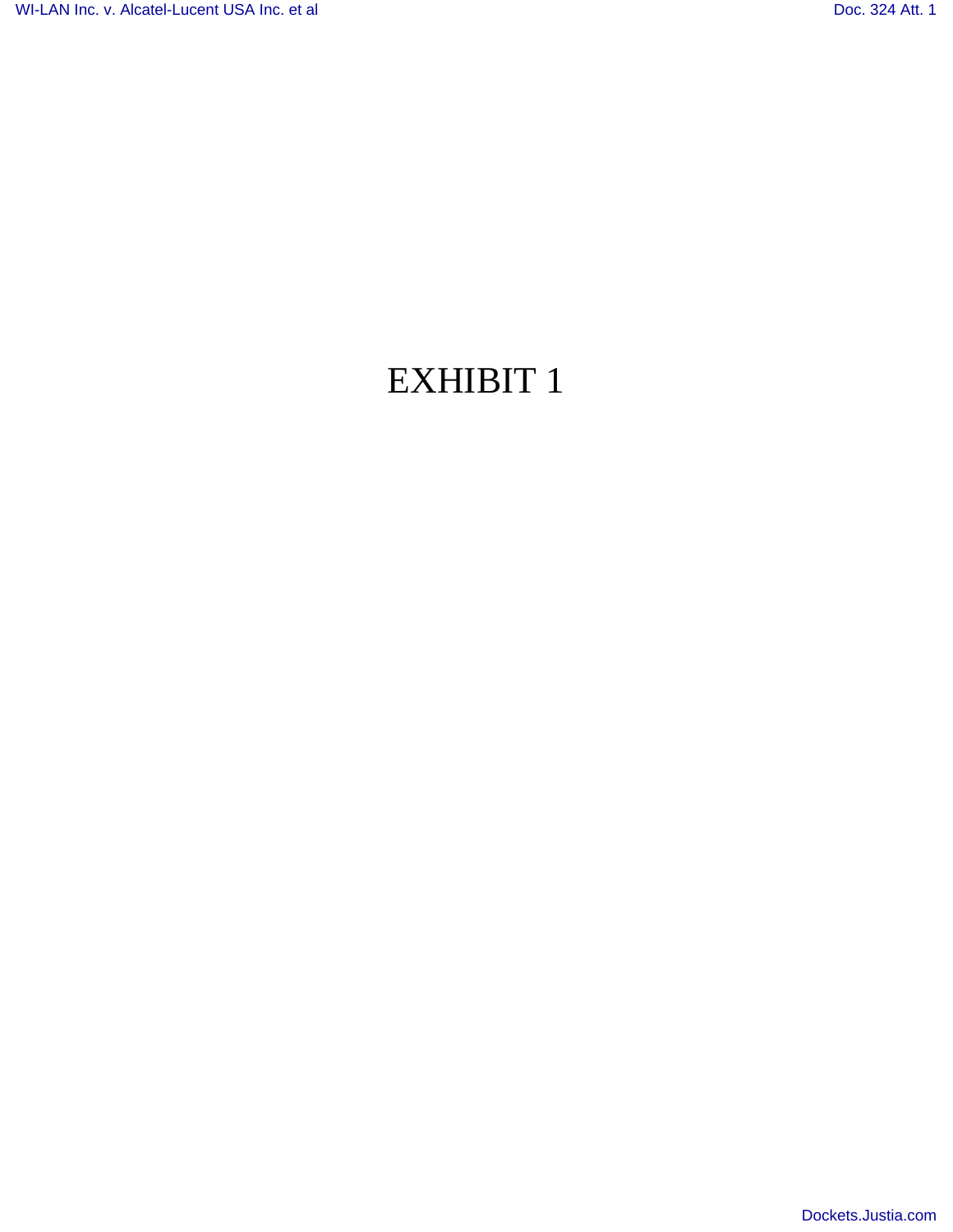## **IN THE UNITED STATES DISTRICT COURT FOR THE EASTERN DISTRICT OF TEXAS TYLER DIVISION**

| WI-LAN INC.                                  |                            |
|----------------------------------------------|----------------------------|
| Plaintiff.                                   |                            |
| V.                                           |                            |
| Alcatel-Lucent USA Inc.;                     |                            |
| Telefonaktiebolaget LM Ericsson; Ericsson    | Case No. 6:10-cv-00521-LED |
| Inc.; Sony Mobile Communications AB; Sony    |                            |
| Mobile Communications (USA) Inc.; HTC        |                            |
| Corporation; HTC America, Inc.; Exedea Inc.; |                            |
| LG Electronics, Inc.; LG Electronics         |                            |
| MobileComm U.S.A., Inc.; LG Electronics      |                            |
| U.S.A., Inc.                                 |                            |
|                                              |                            |
| Defendants.                                  |                            |

**EXPERT REPORT OF MARK LANNING REGARDING INVALIDITY OF U.S. PATENT NUMBERS: 6,088,326; 6,195,327; 6,222,819; and 6,381,211.**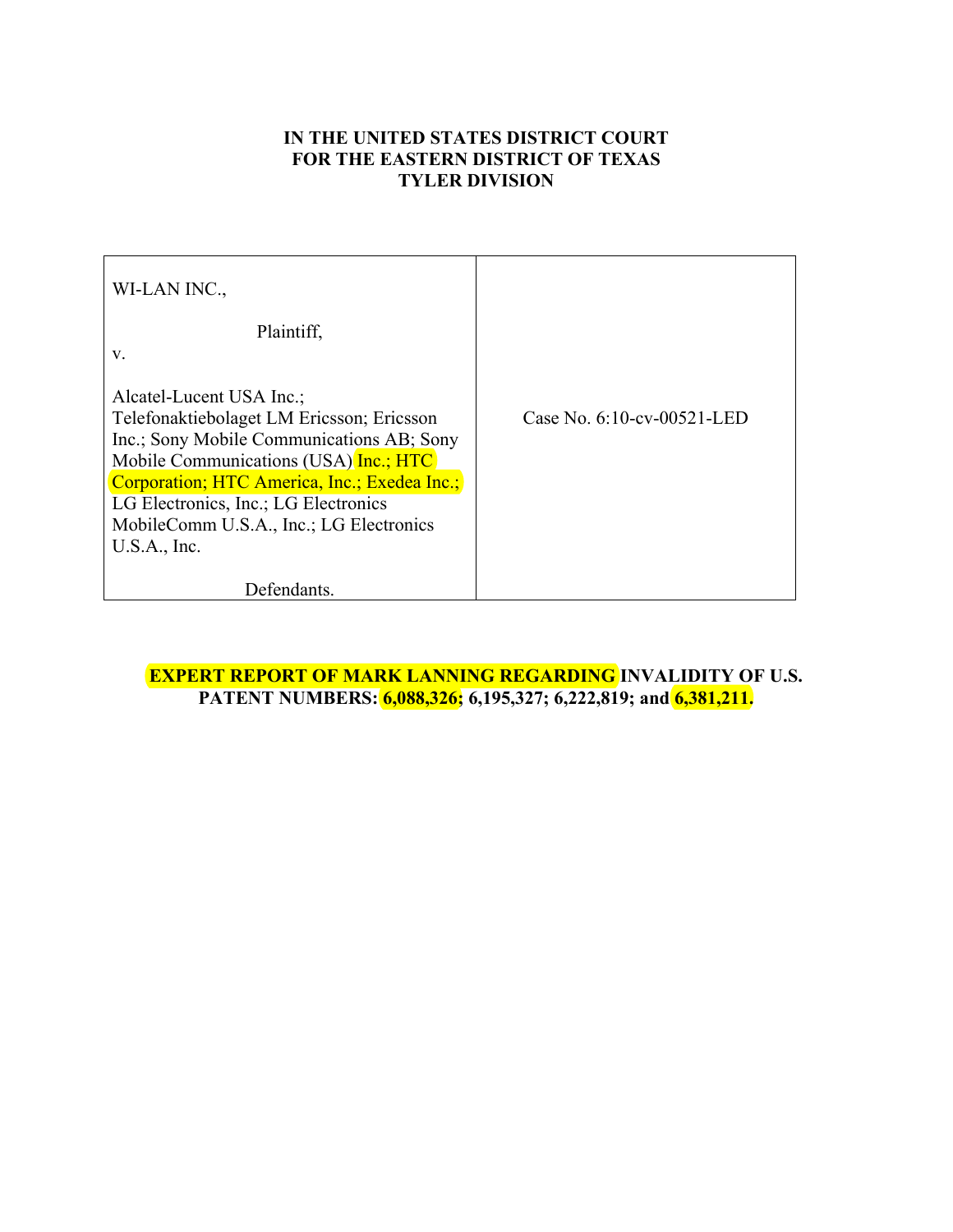## **Table of Contents**

| I.                                                                                                                          |                                                                                                                                                                                                                                                                                                                                                                                                                                                                                                                                                                                           |  |
|-----------------------------------------------------------------------------------------------------------------------------|-------------------------------------------------------------------------------------------------------------------------------------------------------------------------------------------------------------------------------------------------------------------------------------------------------------------------------------------------------------------------------------------------------------------------------------------------------------------------------------------------------------------------------------------------------------------------------------------|--|
| П.                                                                                                                          |                                                                                                                                                                                                                                                                                                                                                                                                                                                                                                                                                                                           |  |
| A.<br>В.<br>$\mathcal{C}$ .                                                                                                 |                                                                                                                                                                                                                                                                                                                                                                                                                                                                                                                                                                                           |  |
| Ш.                                                                                                                          |                                                                                                                                                                                                                                                                                                                                                                                                                                                                                                                                                                                           |  |
| IV.                                                                                                                         |                                                                                                                                                                                                                                                                                                                                                                                                                                                                                                                                                                                           |  |
| A.<br><b>B.</b><br>C.<br>D.<br>Е.                                                                                           |                                                                                                                                                                                                                                                                                                                                                                                                                                                                                                                                                                                           |  |
| V.                                                                                                                          |                                                                                                                                                                                                                                                                                                                                                                                                                                                                                                                                                                                           |  |
| А.<br><b>B.</b><br>$\mathcal{C}$ .                                                                                          |                                                                                                                                                                                                                                                                                                                                                                                                                                                                                                                                                                                           |  |
| VI.                                                                                                                         |                                                                                                                                                                                                                                                                                                                                                                                                                                                                                                                                                                                           |  |
| A.<br>$\mathfrak{a}$ .<br>b.<br>c.<br>$d$ .                                                                                 |                                                                                                                                                                                                                                                                                                                                                                                                                                                                                                                                                                                           |  |
| VII.                                                                                                                        |                                                                                                                                                                                                                                                                                                                                                                                                                                                                                                                                                                                           |  |
| A.<br><b>B.</b><br>$\mathcal{C}$ .<br>D.<br>Е.<br>$\mathfrak{a}$ .<br>b.<br>c.<br>d.<br>e.<br>f.<br>g.<br>h.<br>F.<br>VIII. | An Overlay Code Generator For Providing An Overlay Code From A First Set Of 'n' Overlay Codes .24<br>A Second Encoder/Decoder To Apply The Overlay Code From The Overlay Code Generator27<br>A Second Encoder/Decoder Selectively Operable Instead of the TDM Encoder/Decoder31<br>The Orthogonal Code and the Overlay Code Must Be Applied to the Same Data Item on a Wireless Link<br>Use of Orthogonal Codes, Overlay Codes, and a Single Encoder by the Subscriber Terminal33<br>Parameters Pertaining To A Wireless Link Within The Cell Indicative Of Whether That Wireless Link Is |  |
|                                                                                                                             |                                                                                                                                                                                                                                                                                                                                                                                                                                                                                                                                                                                           |  |
| А.<br>a.<br>В.<br>a.<br>C.<br>a.<br>D.                                                                                      |                                                                                                                                                                                                                                                                                                                                                                                                                                                                                                                                                                                           |  |
| a.<br>Е.                                                                                                                    |                                                                                                                                                                                                                                                                                                                                                                                                                                                                                                                                                                                           |  |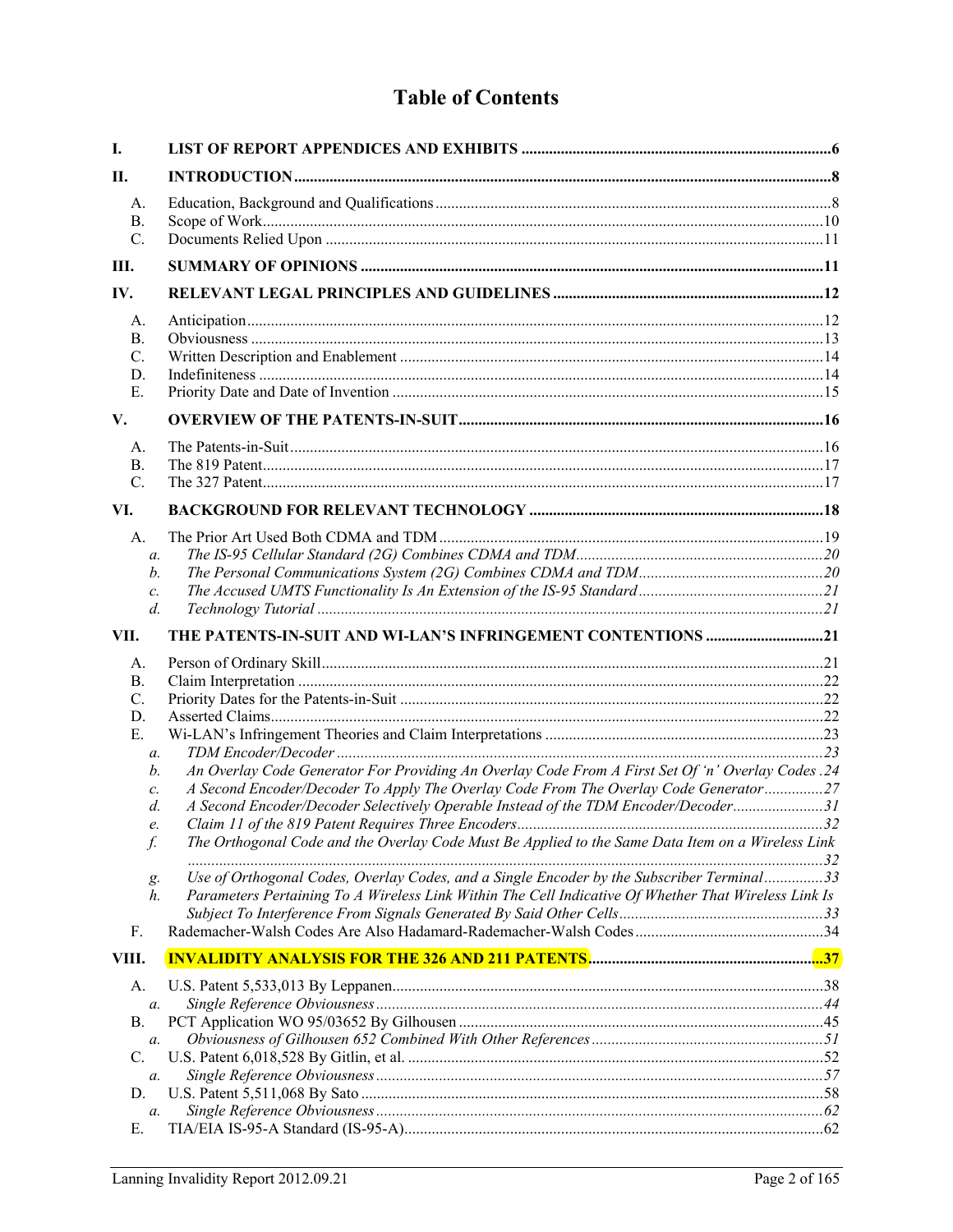| $a$ .           |                                                                                                        |  |
|-----------------|--------------------------------------------------------------------------------------------------------|--|
| F.              |                                                                                                        |  |
| G.              |                                                                                                        |  |
| Η.              |                                                                                                        |  |
| а.              |                                                                                                        |  |
| I.              |                                                                                                        |  |
| $a$ .           |                                                                                                        |  |
| J.              |                                                                                                        |  |
| Κ.              |                                                                                                        |  |
| $a$ .           |                                                                                                        |  |
| L.              |                                                                                                        |  |
| a.              | Combination of Gilhousen 652 for the "overlay code generator" or "second encoder to apply the          |  |
|                 |                                                                                                        |  |
| b.              | Combination of Tiedemann or Zehavi for "overlay code generator" and "second encoder to apply the       |  |
|                 |                                                                                                        |  |
| с.              | Combination of Mohanty for "the orthogonal code generator is a storage arranged to store the set of    |  |
|                 |                                                                                                        |  |
| d.              | Combination of Mohanty for "the set of orthogonal codes comprise a set of Rademacher-Walsh (RW)        |  |
|                 |                                                                                                        |  |
| e.              | Combination of Gitlin with IS-95-A for "a first of the orthogonal channels is reserved for the         |  |
|                 |                                                                                                        |  |
| f.              | Combination of Gitlin with Tiedemann for "a first of the orthogonal channels is reserved for the       |  |
|                 |                                                                                                        |  |
| g.              | Combination of Gitlin with Miller for "a first of the orthogonal channels is reserved for the          |  |
|                 |                                                                                                        |  |
| h.              | Combination of Gitlin with IS-95-A for "a second of the orthogonal channels is reserved for the        |  |
|                 |                                                                                                        |  |
| i.              | Combination of Gitlin with Tiedemann for "a second of the orthogonal channels is reserved for the      |  |
|                 |                                                                                                        |  |
| j.              | Combination of Gitlin with Miller for "a second of the orthogonal channels is reserved for the         |  |
|                 |                                                                                                        |  |
| M.              |                                                                                                        |  |
| N.              | The 326 and 211 Patents Lack Written Description and Are Not Enabled To Teach One of Ordinary Skill in |  |
|                 | the Art How to Make and Use the Invention as Broadly as They Are Being Asserted103                     |  |
| IX.             |                                                                                                        |  |
| A.              |                                                                                                        |  |
| <b>B.</b>       |                                                                                                        |  |
|                 |                                                                                                        |  |
| а.<br>C.        |                                                                                                        |  |
| D.              |                                                                                                        |  |
| Е.              |                                                                                                        |  |
| a.              |                                                                                                        |  |
| $F_{\cdot}$     |                                                                                                        |  |
| a.              |                                                                                                        |  |
| G.              |                                                                                                        |  |
| a.              |                                                                                                        |  |
| Н.              |                                                                                                        |  |
| I.              |                                                                                                        |  |
| a.              |                                                                                                        |  |
| J.              |                                                                                                        |  |
| а.              | Combination of Gilhousen 652 for the "overlay code generator" or "second encoder to apply the          |  |
|                 |                                                                                                        |  |
| b.              | Combination of Tiedemann or Zehavi for "overlay code generator" and "second encoder to apply the       |  |
|                 |                                                                                                        |  |
| $\mathcal{C}$ . | Combination of Mohanty for "the orthogonal code generator is a storage arranged to store the set of    |  |
|                 |                                                                                                        |  |
| d.              | Combination of Mohanty for "the set of orthogonal codes comprise a set of Rademacher-Walsh (RW)        |  |
|                 |                                                                                                        |  |
|                 |                                                                                                        |  |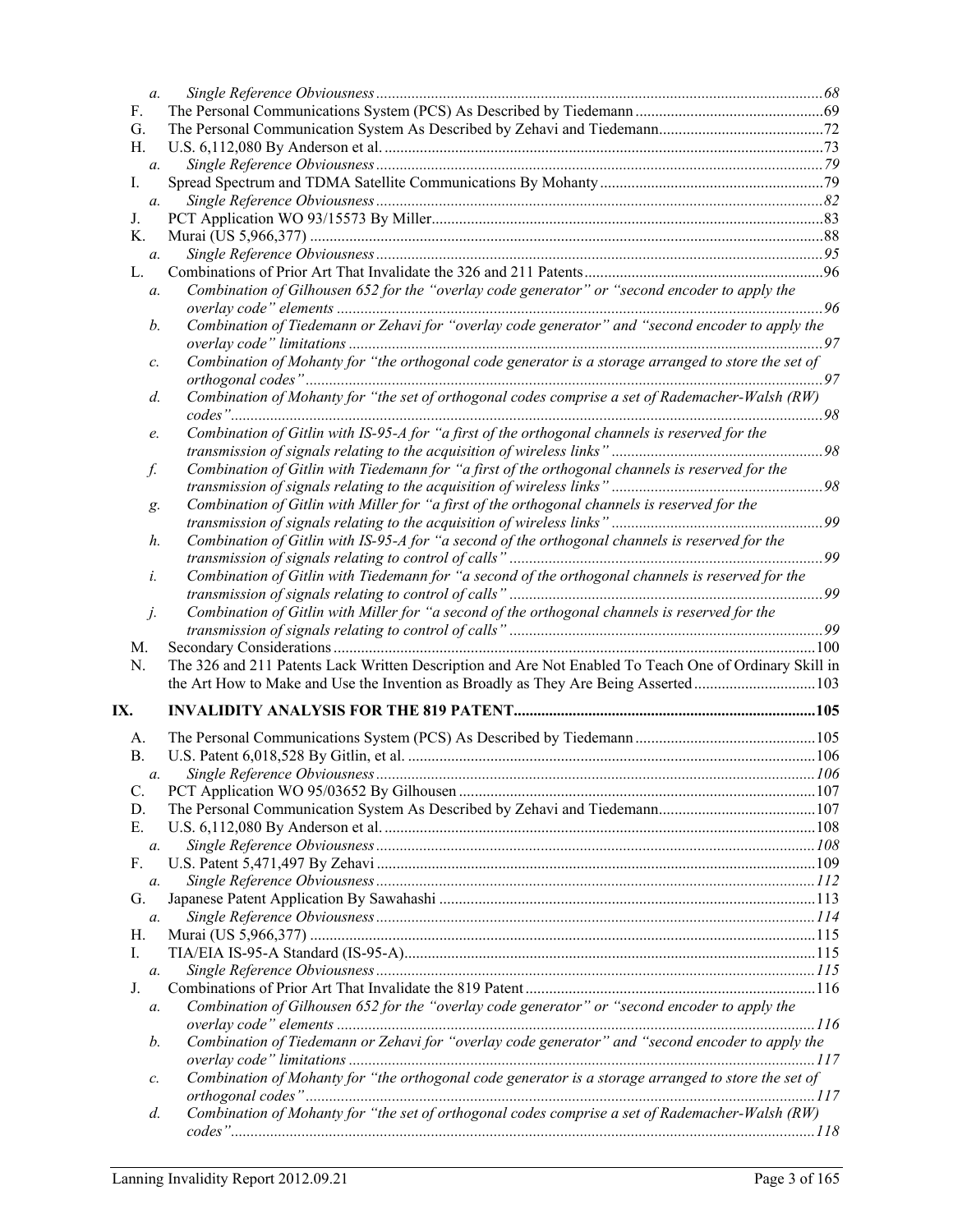|    | e.               | Combination of Gitlin with IS-95-A for "a first of the orthogonal channels is reserved for the          |  |
|----|------------------|---------------------------------------------------------------------------------------------------------|--|
|    |                  |                                                                                                         |  |
|    | f.               | Combination of Gitlin with Tiedemann for "a first of the orthogonal channels is reserved for the        |  |
|    |                  |                                                                                                         |  |
|    | g.               | Combination of Gitlin with IS-95-A for "a second of the orthogonal channels is reserved for the         |  |
|    |                  |                                                                                                         |  |
|    | $h$ .            | Combination of Gitlin with Tiedemann for "a second of the orthogonal channels is reserved for the       |  |
|    |                  |                                                                                                         |  |
|    | Κ.               |                                                                                                         |  |
|    | L.               | The 819 Patent Lacks Written Description and Is Not Enabled To Teach One of Ordinary Skill in the Art   |  |
|    |                  |                                                                                                         |  |
|    | a.               |                                                                                                         |  |
|    | b.               | Claim 12 and Its Dependent Claims Are Indefinite, Lack Written Description, and Are Not Enabled121      |  |
|    | $\mathcal{C}$ .  |                                                                                                         |  |
| X. |                  |                                                                                                         |  |
|    |                  |                                                                                                         |  |
|    | A.               | Channel controller to allocate and selectively reduce the number of CDMA traffic channels in the        |  |
|    | $\mathfrak{a}$ . |                                                                                                         |  |
|    |                  |                                                                                                         |  |
|    | b.               | Selectively designate one or more of said traffic channels as locked channels which should not be       |  |
|    |                  |                                                                                                         |  |
|    | с.               | Analyzer for receiving and comparing interference parameters based on at least the BER126               |  |
|    | d.               | A value indicating a maximum number of CDMA channels that can be designated as traffic channels 127     |  |
|    | e.               | The said CDMA channels are orthogonal channels, an orthogonal code generator, and a first encoder       |  |
|    | f.               |                                                                                                         |  |
|    | g.               | A selector for selecting a frequency channel from those listed in said storage and the selector being   |  |
|    |                  |                                                                                                         |  |
|    | h.               | Link acquisition logic for establishing a wireless link on the frequency channel129                     |  |
|    | $\dot{i}$ .      |                                                                                                         |  |
|    | Β.               |                                                                                                         |  |
|    | a.               | Channel controller to allocate and selectively reduce the number of CDMA traffic channels in the        |  |
|    |                  |                                                                                                         |  |
|    | b.               | Selectively designate one or more of said traffic channels as locked channels which should not be       |  |
|    |                  |                                                                                                         |  |
|    | с.               | Analyzer for receiving and comparing interference parameters based on at least the BER132               |  |
|    | d.               | A value indicating a maximum number of CDMA channels that can be designated as traffic channels 133     |  |
|    | e.               | The said CDMA channels are orthogonal channels, an orthogonal code generator and a first encoder        |  |
|    |                  |                                                                                                         |  |
|    | f.               | A storage for storing data identifying that at least two frequency channels, a selector for selecting a |  |
|    |                  | frequency channel from those listed in said storage and the selector being responsive to the link       |  |
|    |                  |                                                                                                         |  |
|    | g.               | A TDM encoder arranged to apply time division multiplexing (TDM) techniques to the data item134         |  |
|    | h.               |                                                                                                         |  |
|    | C.               |                                                                                                         |  |
|    | a.               |                                                                                                         |  |
|    | D.               |                                                                                                         |  |
|    | Е.               |                                                                                                         |  |
|    | a.               | Combination of Gilhousen 652 for the "orthogonal code generator," "first encoder," "overlay code        |  |
|    |                  |                                                                                                         |  |
|    | b.               | Combination of IS-95-A, Tiedemann, Gitlin or Zehavi for the "orthogonal code generator," "first         |  |
|    |                  | encoder," "overlay code generator," "second encoder" or "TDM encoder" elements 139                      |  |
|    | с.               | Combination of Leppanen, Sato, Anderson or Miller for the "orthogonal code generator," "first           |  |
|    |                  |                                                                                                         |  |
|    | $d$ .            | Combination of Ishikawa, Andersson, or Gitlin for a Central Terminal comprising an Interference         |  |
|    |                  |                                                                                                         |  |
|    | F.               |                                                                                                         |  |
|    | G.               | The 327 Patent Lacks Written Description and Is Not Enabled To Teach One of Ordinary Skill in the Art   |  |
|    |                  |                                                                                                         |  |